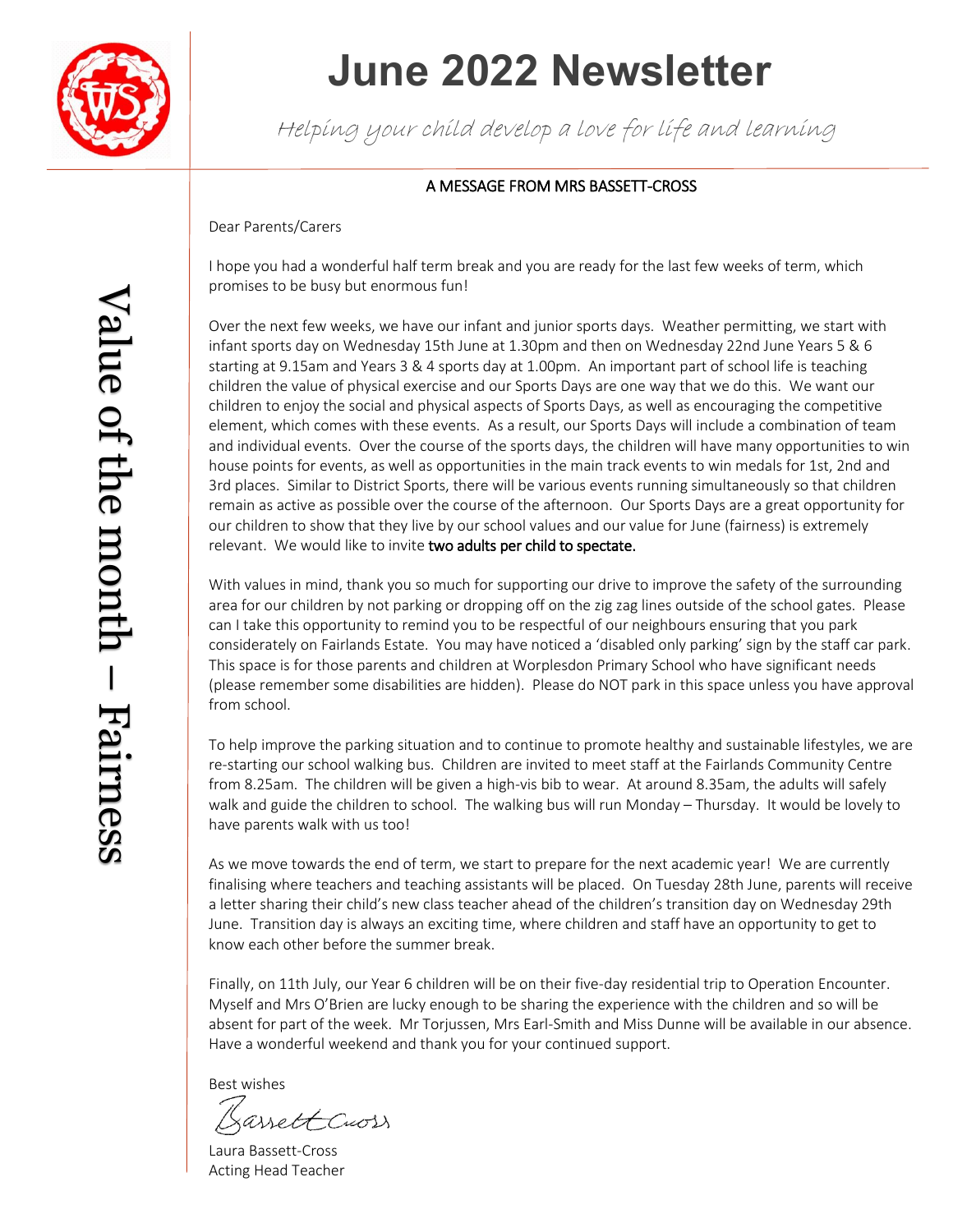# **Updates & Dates**





### Vacancy on Governing Body

As you know, we are in the final stages of the federation between Worplesdon and Wood Street Infant School. The governing board is looking for someone with a finance/accounting background to join the board; this role will operate across both schools.

If anyone is able to give up a bit of time to provide strategic oversight for the finance working groups please contact me o[n head@worplesdon.surrey.sch.uk.](mailto:head@worplesdon.surrey.sch.uk)

### Class photographs

On Tuesday  $14<sup>th</sup>$  June, we have our school class photographs. Please can all children wear full school uniform e.g. blue gingham summer dress, grey skirt and blue polo shirt, grey shorts/trousers and blue polo shirt. Boys should wear grey socks and girls grey or white socks. Please make sure the children are wearing school shoes and not trainers.

Due to PE sessions please could we ask the following:

- Year 6 come into school in uniform, PE kit in bag
- Year 5 Owls come into school in school uniform, PE kit in bag; Robins and Jackdaws come into school in PE kit, uniform in bag
- Year 3 come into school in school uniform, PE kit in bag

ALL after school GUGA sessions come into school in uniform, PE kit in bag